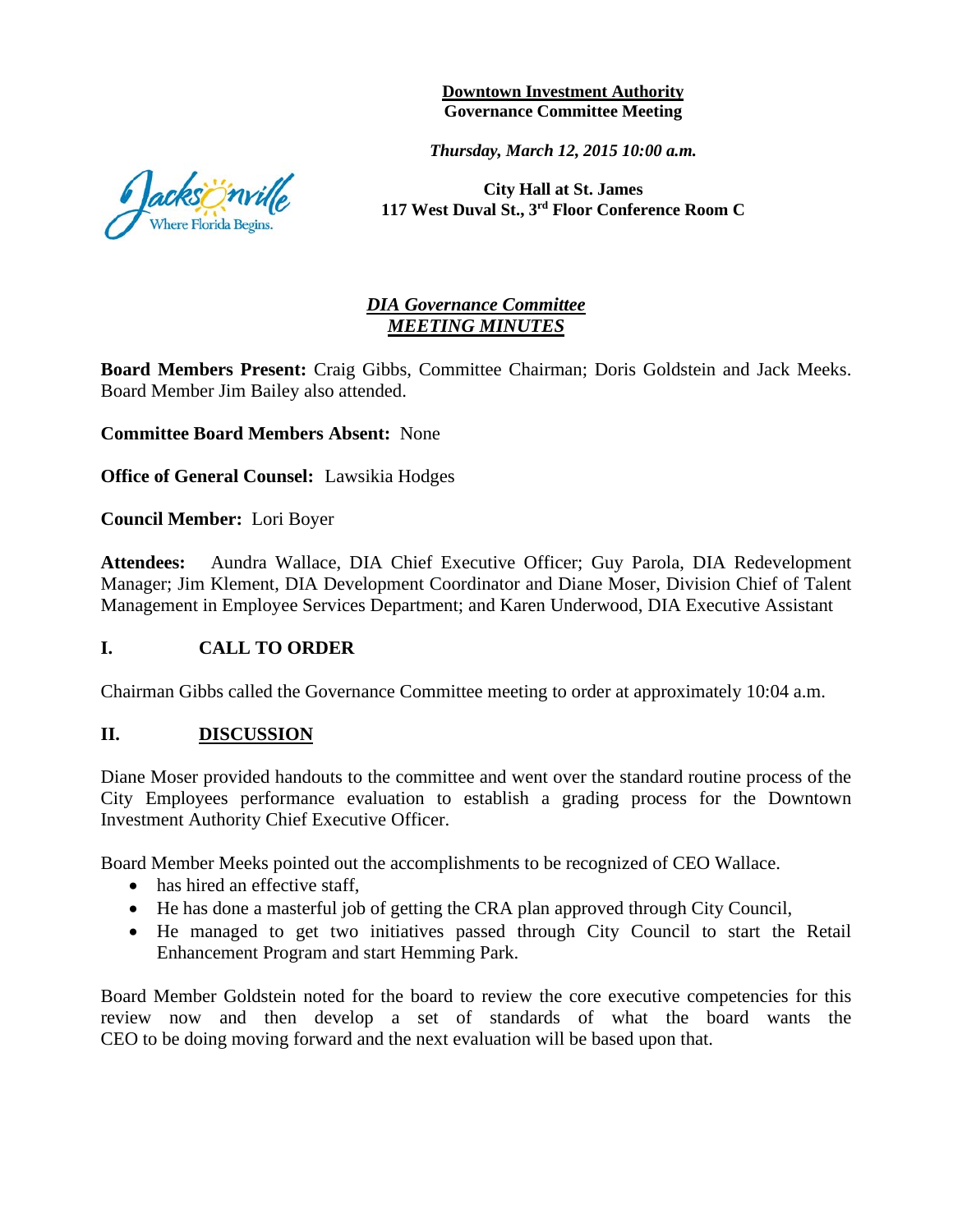Downtown Investment Authority Governance Committee Meeting March 12, 2015 Page 2 of 4

Council Member Boyer commented about when you are at appointed level positions and you have contracts as opposed to Civil Service Employees, the terms of that contract should be a part of the evaluation process.

The Downtown Investment Authority does not have an employment contract with the CEO and he provided a handout of the offer letter for the position.

Board Member Jim Bailey recognized the accomplishments and noted the CEO has to justify any increases or bonuses going forward.

- Tremendous job in communicating with City Council and the broader community
- Done a great job hiring his staff
- Great job understanding and navigating the internal infrastructure of Jacksonville
- Recommended a 1- 5 scoring from the board members that were her from day one to the present

CM Boyer stated that she recalled a discussion of a contract and she was unaware of a letter offer.

CM Boyer inquired if CEO Wallace was at-will by the decision of the board or at-will with respects to the City Government, to make a decision on his appointment. She wanted to be sure that was clear, so the issue of not having a contract does not expose CEO Wallace to any risks associated with the election. Ms. Hodges provided the Ordinance which states the board has the powers to appoint a CEO.

## **A MOTION WAS MADE BY BOARD MEMBER MEEKS AND SECONDED BY BOARD MEMBER GOLDSTEIN RECOMMENDING THAT THE BOARD CHAIR COMPOSE A LETTER OF COMMENDATION FOR CEO WALLACE FROM AUGUST 2013 TO THE PRESENT DATE, AND THAT THE GOVERNANCE COMMITTEE PREPARE A FUTURE EVALUATION. THE MOTION PASSED UNANIMOUSLY 3-0**

# **CRAFTING OF A PERFORMANCE EVALUATION**

Diane Moser stated that when crafting the performance evaluation letter, a copy could be placed in his official personnel file.

Chairman Gibbs recommended that Board Member Bailey assist because of his historical knowledge that the newer board members do not have.

Diane Moser noted that the mid-year evaluation starts on Monday when the employees create their self-evaluation. There will be a full evaluation at the end of the year to include a self-evaluation which will be done in mid-September and the CEO's evaluation can be done starting in October.

# **A MOTION WAS MADE BY BOARD MEMBER GIBBS AND SECONDED BY BOARD MEMBER MEEKS THAT THE GOVERNANCE COMMITTEE WILL DEVELOP AN**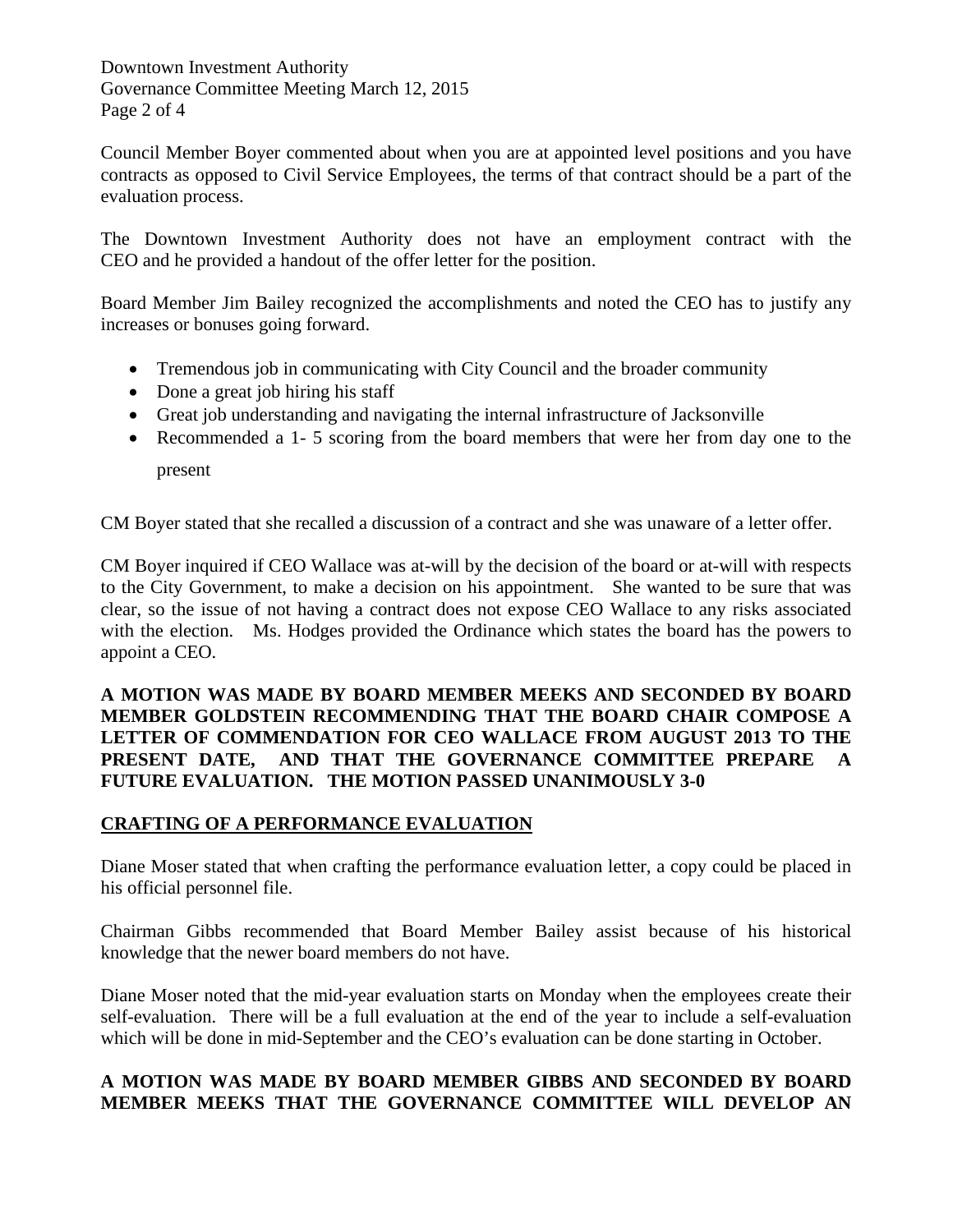## **EVALUATION PROCESS TO PROVIDE TO THE FULL BOARD FOR CONSIDERATION FOR THE TIME PERIOD BEGINNING IN THE END OF SEPTEMBER. THE MOTION PASSED UNANIMOUSLY 3-0.**

A discussion ensued regarding a template for the committee to use and return with a modified template that the board may later consider.

**A MOTION WAS MADE BY BOARD MEMBER GOLDSTEIN AND SECONDED BY BOARD MEMBER MEEKS THAT THE FOLLOWING RECOMMENDATIONS BE PRESENTED TO THE BOARD: 1). THE DIA CHAIRMAN DEVELOP A LETTER OF COMMENDATION FOR THE PERIOD OF AUGUST 2013 TO WHATEVER DATE, WHICH LETTER WILL BE FILED IN HIS PERSONNEL FILE 2). THE GOVERNANCE COMMITTEE WILL DEVELOP A SPECIFIC CRITERA FOR THE CEO'S EVALUATION GOING FORWARD WHICH WILL BE BASED ON THE CITY'S TEMPLATE AS A STARTING POINT, BUT WHICH WILL DEVELOP ITS OWN SCORING CRITERIA, INDEPENDENT OF THE CITY'S SCORING SYSTEM 3). THAT THE GOVERNANCE COMMITTEE MOVE TOWARD FORMULATING A CONTRACT FOR CEO WALLACE'S POSITION AFTER HIS INITIAL EVALUATION WHICH WILL OCCUR ON OR ABOUT OCTOBER 1, 2015. THE MOTION PASSED UNANIMOUSLY 3-0.** 

Committee Chairman Gibbs recommended reporting this at the next general meeting on March 25<sup>th</sup>. The Governance committee is requesting the chair to provide the committee with a letter of accommodation that would go into the CEO's file for the period of August 2013 – March 25, 2015 and that the board will provide input to that letter of accommodation and remarks will go to Karen Underwood and be brought back to the April regular meeting.

Board Member Bailey highly commended CEO Wallace and stated that he has done an incredible job of getting the board where they are today. He would like to recommend a bonus for getting the DIA through the CRA Plan. CEO Wallace pointed out that the DIA did not have the authority to move funding in between the approved budgeted line items without going back through City Council.

Chairman Gibbs stated the third motion reiterates a letter of accommodation for the CEO, and that the committee will work on a contract. Board Member Bailey mentioned that a contract was drafted in the beginning but an offer letter was given instead. Ms. Hodges will provide a template for the committee to incorporate the terms which currently exist.

Chairman Gibbs also recommended that the committee work to formulate a contract, present it to the board for its consideration by July  $1<sup>st</sup>$ . Board Member Goldstein stated that it might be more prudent to enter into the contract following the 1st formal evaluation in October 2015.

## **PUBLIC COMMENT**

John Nooney requested for the public to share their input regarding the evaluation of the DIA CEO.